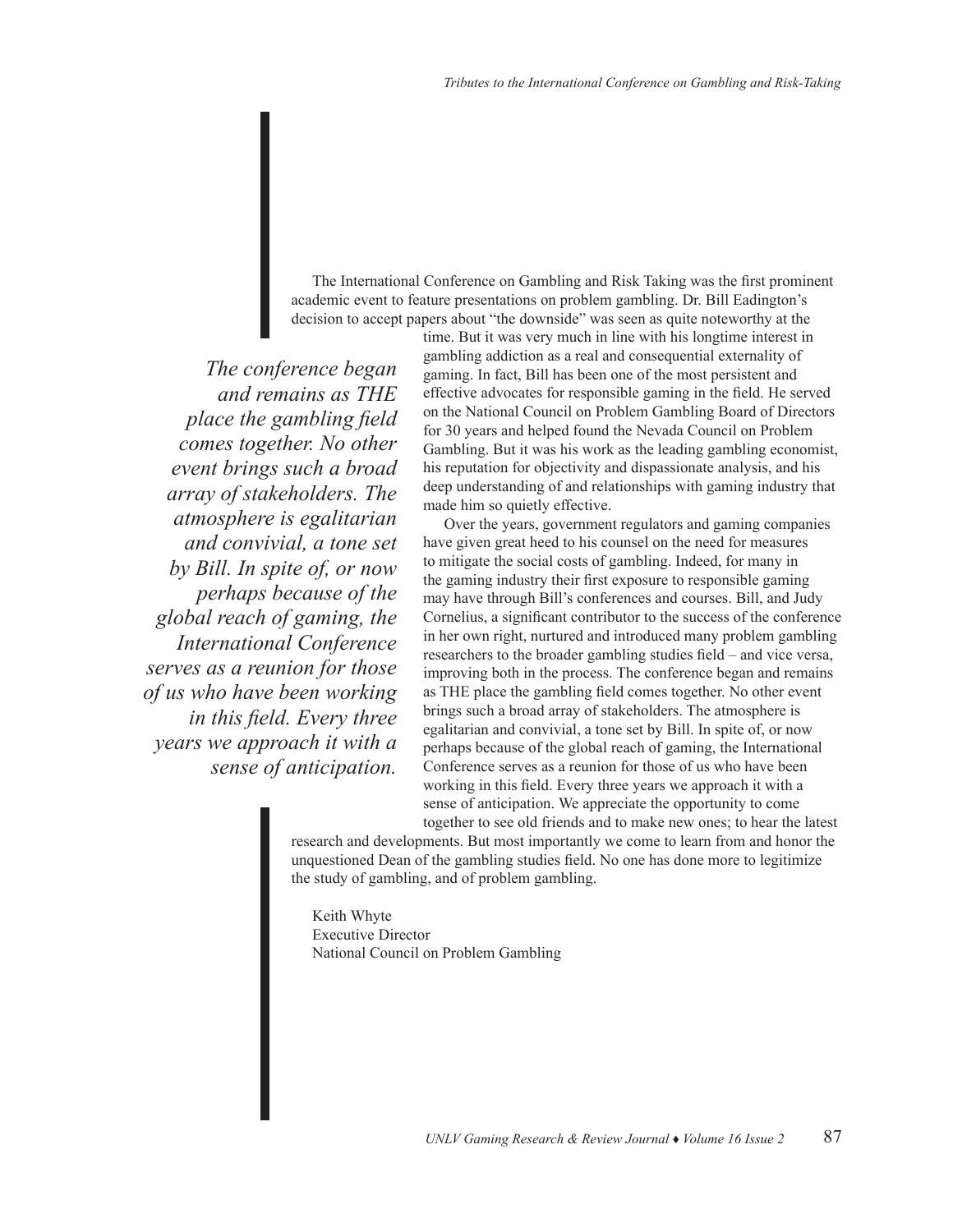In 1993, I collaborated on my first gambling research project with Drs. Garry Smith from the University of Alberta and Rachel Volberg from Gemini Research in the United States. This was a study of the prevalence of gambling and problem gambling in the Province of Alberta, and was only the third gambling prevalence study to be undertaken in Canada. At the time, the worldwide community of gambling researchers was very small, and this was especially the case in Canada.

The 9th International Conference on Gambling and Risk Taking was taking place in May 1994, so Dr. Smith and I submitted a proposal to present some qualitative findings about problem gamblers gleaned from our Alberta study. Fortunately, the conference organizers accepted our paper, which gave me the opportunity to meet the "who's who" in the international gambling research field at the time – Henry Lesieur, Dewey Jacobs,

Howard Shaffer, Ken Winters, Randy Stinchfield, Mark Griffiths, Michael Walker, Mark Dickerson and other eminent researchers. Ironically, I even met two important fellow Canadian gambling researchers for the first time in Las Vegas – Jeff Derevensky and his stellar graduate student Rina Gupta. Looking back, I am very gratified that many of these initial introductions have led to lifelong friendships and numerous collaborative research projects.

At this conference, I also met conference organizers Dr. Bill Eadington and Judy Cornelius for the first time. Of course, I recognized Dr. Eadington's name from the literature; however, I was amazed he established the 1st National Conference on Gambling and Risk Taking way back in 1974. If the gambling universe was in its infancy when I joined in 1994, then Bill Eadington was present during the "big bang" that created the field.

As well as providing a forum for me to meet gambling research luminaries from around the world, the 9th International Conference was unique and valuable for another reason. The scope of Conference topics was impressively broad, extending far beyond my relatively narrow interest in problem gambling prevalence. Gambling economic and policy issues; gambling and the law; the economics of gambling regulations; understanding betting markets; gambling legislation; casino design; casino management issues; cultural and literary perspectives on gambling; and other such topics appealed to a rich mix of conference attendees that included economists, psychologists, gaming industry managers, anthropologists, sociologists, public health professionals, treatment specialists, and problem gamblers themselves. The Conference brought together an eclectic group of people who were clearly interested in many facets of gambling. The Conference showed me that, although in its infancy, the gambling studies field had a much more broadly developed knowledge base than I imagined. *our field.* 

To this day, I consider the triennial International Gambling Conference on Gambling and Risk-Taking to be the most important forum for sharing ideas and initiatives in the gambling studies field. No other conference in my experience brings together such a diverse range of people and topics in our field. The opportunities I have had to meet and work with colleagues from around the world may be traced back to my participation in

*To this day, I consider the triennial International Gambling Conference on Gambling and Risk-Taking to be the most important forum for sharing ideas and initiatives in the gambling studies field. No other conference in my experience brings together such a diverse range of people and topics in* 

88 *UNLV Gaming Research & Review Journal* ♦ *Volume 16 Issue 2*